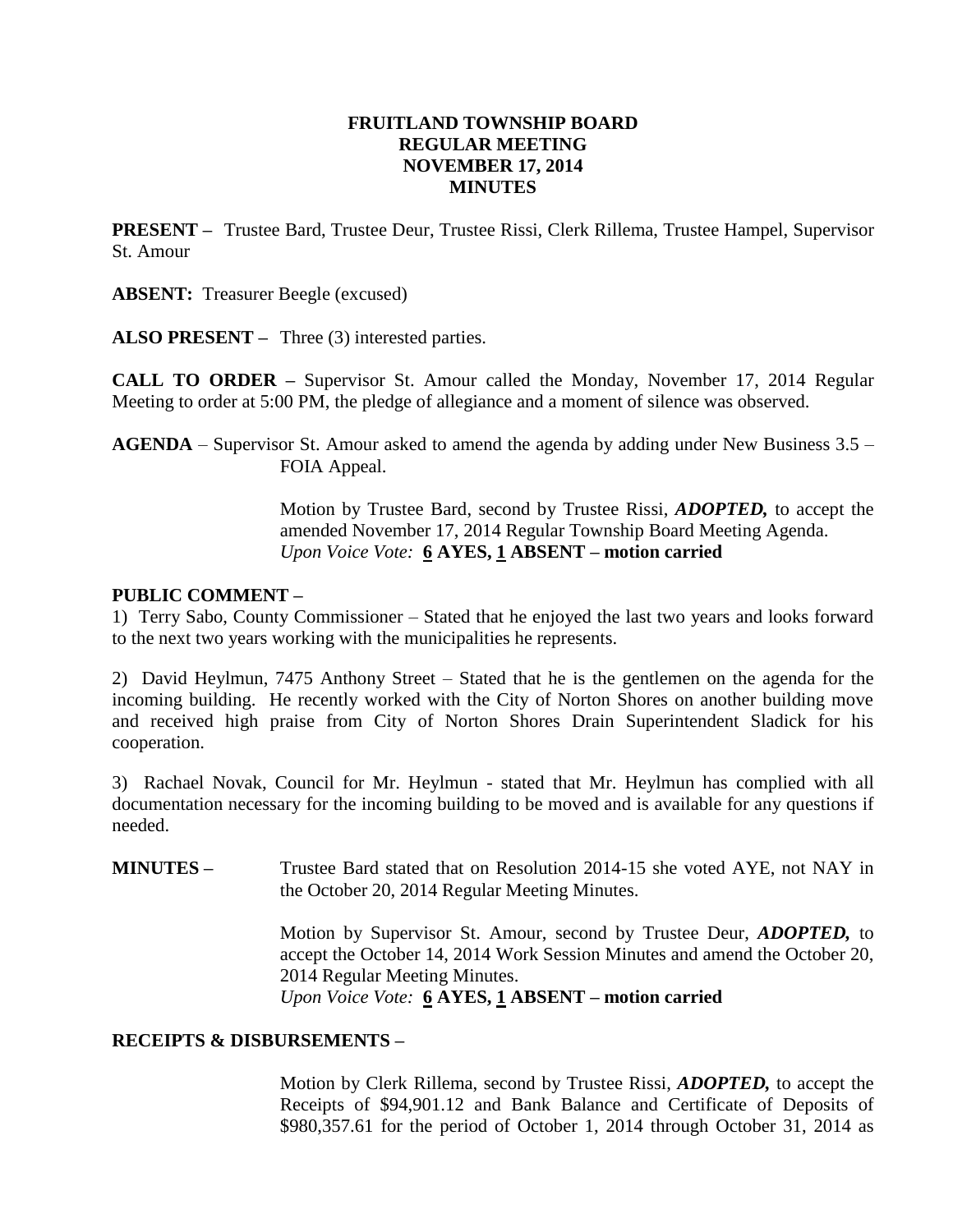reported by Melissa Beegle, Fruitland Township Treasurer and approve General Fund 101 Disbursements in the amount of \$60,612.48, Public Works Fund 130 Disbursements in the amount of \$1,128.95 and Equipment Replacement Fund 145 Disbursements in the amount of \$975.00 for the period of October 1, 2014 through October 31, 2014 as reported by Karolyn Rillema, Fruitland Township Clerk.

*Upon Voice Vote:* **6 AYES, 1 ABSENT – motion carried**

**ANNOUNCEMENTS/COMMUNICATIONS –** Supervisor St. Amour stated that if anyone is interested in attending the MTA Annual Conference to coordinate with Clerk Rillema. He stated that the Northside Water Board is refinancing their bonds. A pamphlet from the West Michigan Shoreline Regional Development Commission showing the Great Lakes Restoration Projects is available if anyone is interested in reviewing. Supervisor St. Amour has received the latest PINS report if anyone is interested in reviewing. Supervisor St. Amour stated that he will ask staff and other elected officials to continue monitoring websites that conduct business with Fruitland Township.

# **COMMITTEE/BOARD UPDATES –**

- White Lake Ambulance Authority Supervisor St. Amour reported that a special meeting of the WLAA was held last Thursday. At that meeting, it was voted to conduct a forensic audit and informed that Director Dresen put herself on workman's comp for stress. The financial condition of the authority appears to be much worse than reported. The Whitehall Police Department/Michigan State Police are conducting an investigation. As of this morning, the WLAA Attorney is preparing a document regarding employment of the Director which Supervisor St. Amour would like this board to look at before a vote is taken by members of the authority. It may call for a special meeting of the Board of Trustees. The next meeting of the authority is November 19, 2014 at 7PM.
- Parks & Recreation Commission Supervisor St. Amour reported that there is a vacancy on the Commission due to Commissioner Josephson not on the November General Ballot. If anyone knows someone interested in filling this vacancy please let Supervisor St. Amour know.

## **OLD BUSINESS –**

1. White Lake Channel Sign –

Motion by Trustee Deur, second by Trustee Rissi, *ADOPTED,* to authorize the Clerk to make payment to Harborfront Interiors in the amount of \$175.00 for Fruitland Township's contribution for the replacement sign for the White Lake Association boat speed limit sign to be placed on the White Lake Channel. *Roll Call Vote:* Clerk Rillema **AYE**, Trustee Hampel **AYE**, Trustee Rissi **AYE**, Trustee Deur **AYE**, Trustee Bard **AYE**, Supervisor St. Amour **AYE,**  Treasurer Beegle **ABSENT**

#### **NEW BUSINESS -**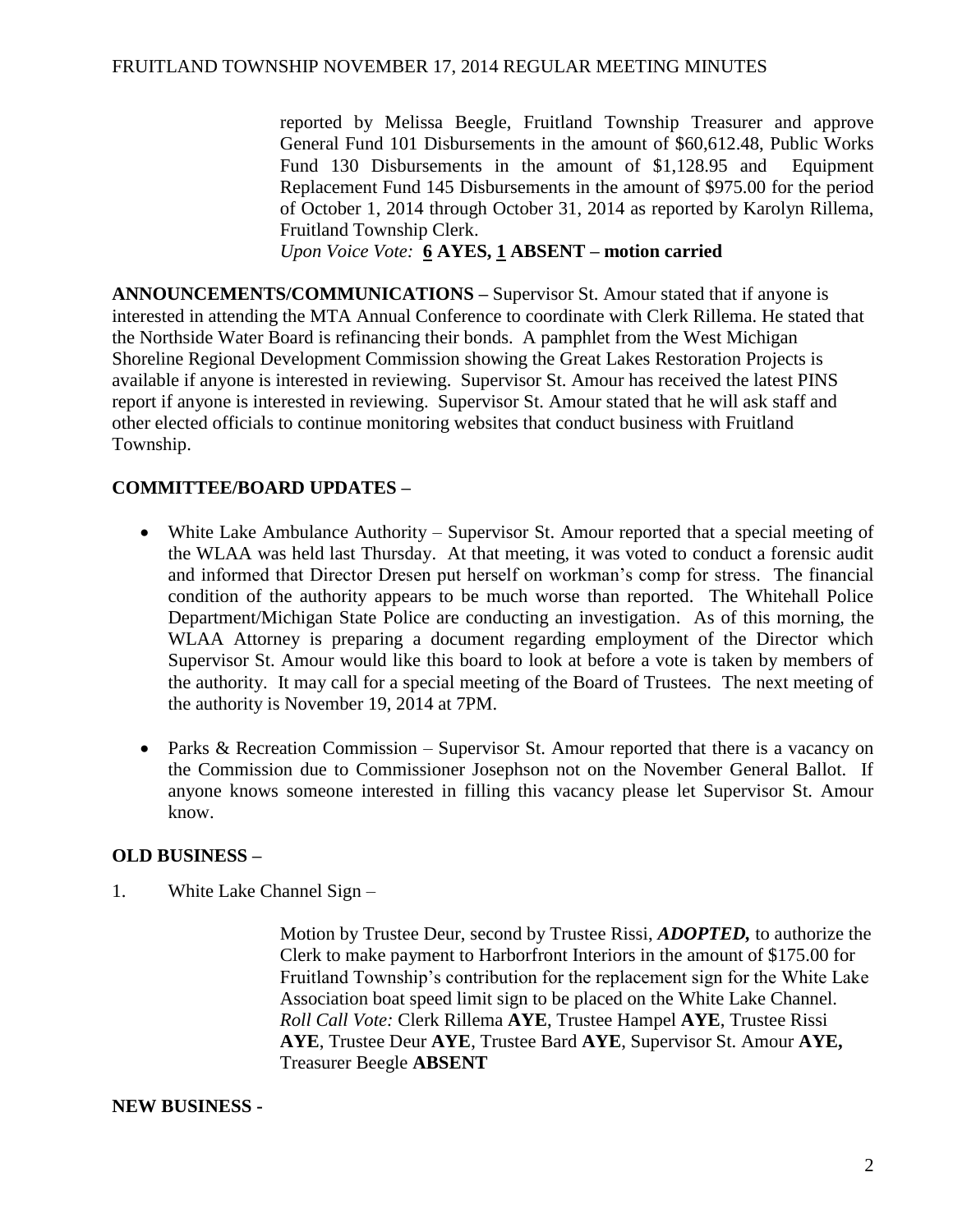#### FRUITLAND TOWNSHIP NOVEMBER 17, 2014 REGULAR MEETING MINUTES

1. Incoming Building – 3103 White Lake Drive - 06-103-200-0003-01 –

Motion by Clerk Rillema, second by Trustee Bard, *ADOPTED,* to authorize the incoming building to be located at 3103 White Lake Drive, parcel #06-103- 200-0003-01 and ask Mr. Heylmun to comply with all Michigan Residential Code and Michigan Uniform Energy Codes as stated in a letter from Building Official Siegel dated November 10, 2014. *Roll Call Vote:* Trustee Bard **AYE**, Trustee Deur **AYE**, Trustee Rissi **AYE**, Clerk Rillema **AYE**, Trustee Hampel **AYE**, Supervisor St. Amour **AYE**, Treasurer Beegle **ABSENT**

2. Michillinda Beach Lodge –

Motion by Supervisor St. Amour, second by Trustee Deur, *ADOPTED,* to move that the claim of appeal submitted by David A. Twardock to the Fruitland Township Board regarding the Fruitland Township Planning Commission's approval on Wednesday, October 8, 2014 of the site plan submitted by Parklands Acquisitions Three, LLC dated July 22, 2014, be referred to the Fruitland Township Zoning Board of Appeals for consideration as required by the Fruitland Township Zoning Ordinance. *Roll Call Vote:* Trustee Hampel **AYE**, Clerk Rillema **AYE**, Trustee Rissi **AYE**, Trustee Deur **AYE**, Trustee Bard **AYE**, Supervisor St. Amour **AYE**, Treasurer Beegle **ABSENT**

Trustee Deur stated that the Planning Commission will hold a public hearing on December 3, 2014 to discuss striking out the language that a site plan appeal go before the Board of Trustees.

- 3. Board Sub-Committees Supervisor St. Amour stated that he has tasked Trustee Deur and Clerk Rillema to review the fee, permit and escrow schedules. Trustee Hampel and Trustee Bard were tasked to review cemetery signage and Trustee Rissi and Supervisor St. Amour will review ecology station fees. We have received a \$3.00/ton increase in tipping fees from the County and an increase in recycling may be forthcoming from Chef Container, LLC.
- 3.5 FOIA Appeal –

Motion by Clerk Rillema, second by Trustee Bard, *ADOPTED,* to deny Mr. Kruse of his FOIA appeal request dated November 13, 2014 as the Public Body Response document was certified and sent to him dated October 30, 2014 by Clerk Rillema, FOIA Coordinator. *Upon Voice Vote:* **6 AYES, 1 ABSENT – motion carried**

4. Board Comments – Trustee Deur stated that the Wireless Tower Ordinance was also scheduled for public hearing in December for the Planning Commission. He asked Clerk Rillema if she knew if Attorney Even weighed in on questions from the Commission. Clerk Rillema will check with Recording Secretary Dion and report back to Trustee Deur. Trustee Bard commended Supervisor St. Amour for his persistence on the White Lake Ambulance Authority. Continued conversation regarding financial status, employment and plans going